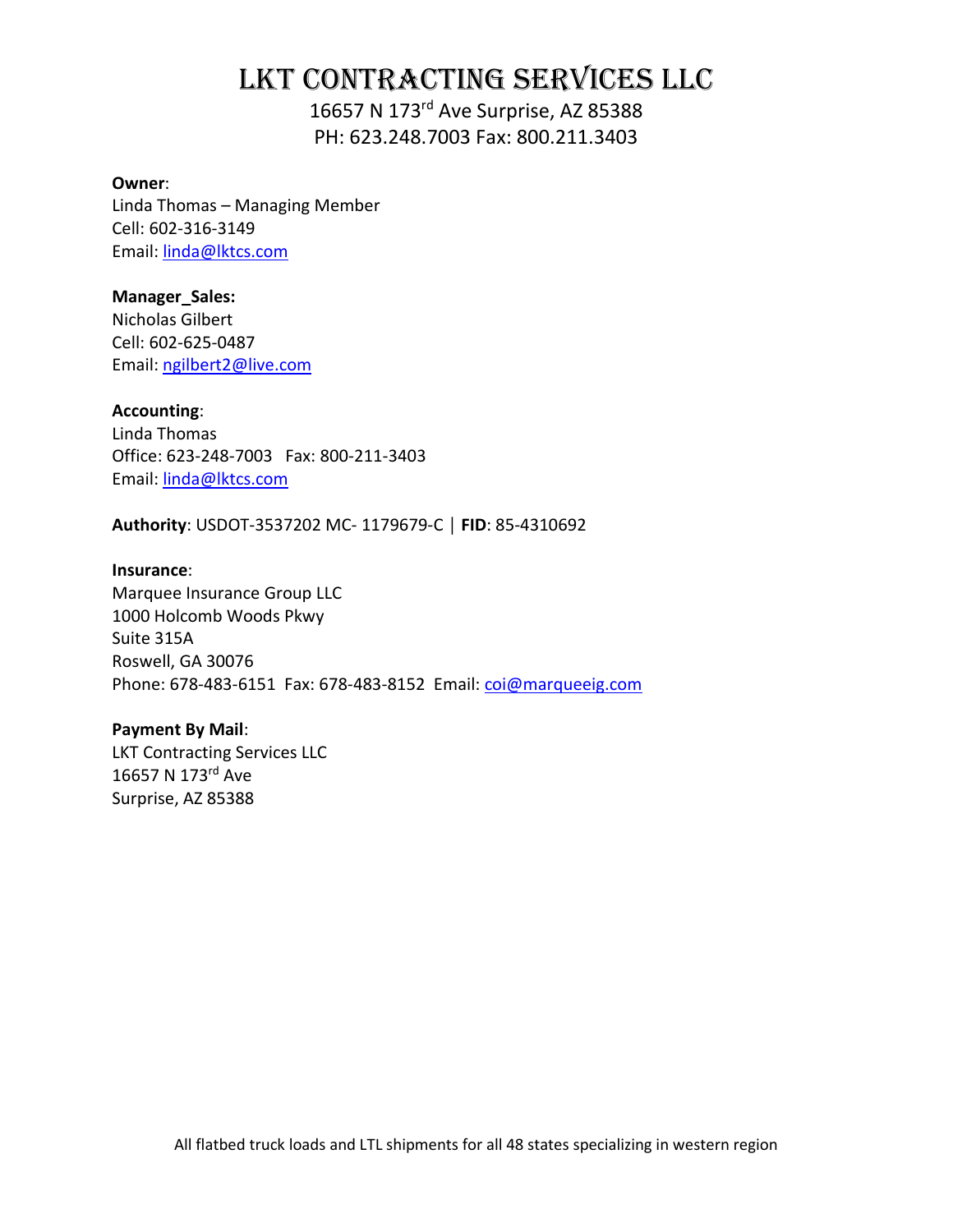

**SERVICE DATE** February 26, 2021

## **CERTIFICATE**

#### **MC-1179679-C** LKT CONTRACTING SERVICES SURPRISE, AZ U.S. DOT No. 3537202

This Certificate is evidence of the carrier's authority to engage in transportation as a **common carrier of property (except household goods)** by motor vehicle in interstate or foreign commerce.

This authority will be effective as long as the carrier maintains compliance with the requirements pertaining to insurance coverage for the protection of the public (49 CFR 387) and the designation of agents upon whom process may be served (49 CFR 366). The carrier shall also render reasonably continuous and adequate service to the public. Failure to maintain compliance will constitute sufficient grounds for revocation of this authority.

Ally & Stait

Information Technology Operations Division Jeffrey L. Secrist, Chief

**NOTE:** Willful and persistent noncompliance with applicable safety fitness regulations as evidenced by a DOT safety fitness rating of "Unsatisfactory" or by other indicators, could result in a proceeding requiring the holder of this certificate or permit to show cause why this authority should not be suspended or revoked.

CMO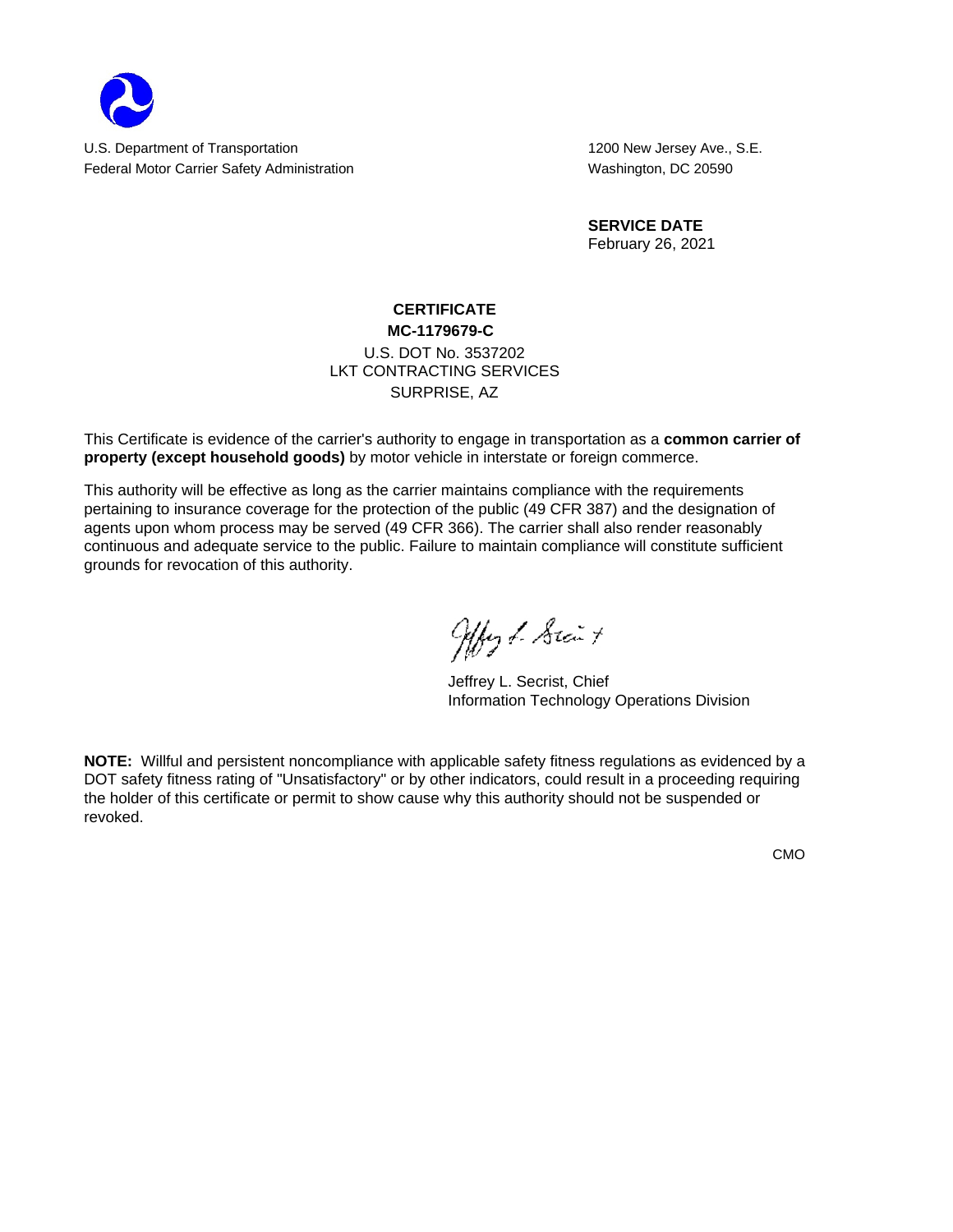| ACORD |  |
|-------|--|
|       |  |

## **CERTIFICATE OF LIABILITY INSURANCE**

2/9/2022

|                                                                                |                                                         |                              |                                                                                                                                                                                                                                                                                                                                                                                                                                                                                                    |                                              |                                   |                                                                                                                                                                      |                  | 2/9/2022               |
|--------------------------------------------------------------------------------|---------------------------------------------------------|------------------------------|----------------------------------------------------------------------------------------------------------------------------------------------------------------------------------------------------------------------------------------------------------------------------------------------------------------------------------------------------------------------------------------------------------------------------------------------------------------------------------------------------|----------------------------------------------|-----------------------------------|----------------------------------------------------------------------------------------------------------------------------------------------------------------------|------------------|------------------------|
| REPRESENTATIVE OR PRODUCER, AND THE CERTIFICATE HOLDER.                        |                                                         |                              | THIS CERTIFICATE IS ISSUED AS A MATTER OF INFORMATION ONLY AND CONFERS NO RIGHTS UPON THE CERTIFICATE HOLDER. THIS<br>CERTIFICATE DOES NOT AFFIRMATIVELY OR NEGATIVELY AMEND, EXTEND OR ALTER THE COVERAGE AFFORDED BY THE POLICIES<br>BELOW. THIS CERTIFICATE OF INSURANCE DOES NOT CONSTITUTE A CONTRACT BETWEEN THE ISSUING INSURER(S), AUTHORIZED                                                                                                                                              |                                              |                                   |                                                                                                                                                                      |                  |                        |
|                                                                                |                                                         |                              | IMPORTANT: If the certificate holder is an ADDITIONAL INSURED, the policy(ies) must have ADDITIONAL INSURED provisions or be endorsed.<br>If SUBROGATION IS WAIVED, subject to the terms and conditions of the policy, certain policies may require an endorsement. A statement on                                                                                                                                                                                                                 |                                              |                                   |                                                                                                                                                                      |                  |                        |
|                                                                                |                                                         |                              | this certificate does not confer rights to the certificate holder in lieu of such endorsement(s).                                                                                                                                                                                                                                                                                                                                                                                                  |                                              |                                   |                                                                                                                                                                      |                  |                        |
| <b>PRODUCER</b><br>Marquee Insurance Group, LLC                                |                                                         |                              |                                                                                                                                                                                                                                                                                                                                                                                                                                                                                                    | <b>CONTACT</b><br>NAME:                      | COI Department                    |                                                                                                                                                                      | FAX              |                        |
| 1000 Holcomb Woods Pkwy.                                                       |                                                         |                              |                                                                                                                                                                                                                                                                                                                                                                                                                                                                                                    | PHONE<br>[A/C, No, Ext): 678-483-8151        |                                   |                                                                                                                                                                      |                  | (AC. No): 678-483-8152 |
| Suite 315A                                                                     |                                                         |                              |                                                                                                                                                                                                                                                                                                                                                                                                                                                                                                    | <b>E-MAIL</b><br>ADDRESS: COI@marqueeig.com  |                                   |                                                                                                                                                                      |                  |                        |
| Roswell GA 30076                                                               |                                                         |                              |                                                                                                                                                                                                                                                                                                                                                                                                                                                                                                    |                                              |                                   | INSURER(S) AFFORDING COVERAGE                                                                                                                                        |                  | <b>NAIC#</b>           |
|                                                                                | <b>INSURER A: United Financial Casualty Co</b><br>11770 |                              |                                                                                                                                                                                                                                                                                                                                                                                                                                                                                                    |                                              |                                   |                                                                                                                                                                      |                  |                        |
| <b>INSURED</b><br><b>LKT Contracting Services LLC</b>                          |                                                         |                              |                                                                                                                                                                                                                                                                                                                                                                                                                                                                                                    | INSURER B: Underwriters at Lloyd"s of London |                                   |                                                                                                                                                                      |                  |                        |
| 16657 N 173rd Ave                                                              |                                                         |                              |                                                                                                                                                                                                                                                                                                                                                                                                                                                                                                    | <b>INSURER C:</b>                            |                                   |                                                                                                                                                                      |                  |                        |
| Surprise AZ 85388                                                              |                                                         |                              |                                                                                                                                                                                                                                                                                                                                                                                                                                                                                                    | <b>INSURER D:</b>                            |                                   |                                                                                                                                                                      |                  |                        |
|                                                                                |                                                         |                              |                                                                                                                                                                                                                                                                                                                                                                                                                                                                                                    | <b>INSURER E:</b>                            |                                   |                                                                                                                                                                      |                  |                        |
|                                                                                |                                                         |                              |                                                                                                                                                                                                                                                                                                                                                                                                                                                                                                    | <b>INSURER F:</b>                            |                                   |                                                                                                                                                                      |                  |                        |
| <b>COVERAGES</b>                                                               |                                                         |                              | <b>CERTIFICATE NUMBER: 2067130607</b>                                                                                                                                                                                                                                                                                                                                                                                                                                                              |                                              |                                   | <b>REVISION NUMBER:</b>                                                                                                                                              |                  |                        |
|                                                                                |                                                         |                              | THIS IS TO CERTIFY THAT THE POLICIES OF INSURANCE LISTED BELOW HAVE BEEN ISSUED TO THE INSURED NAMED ABOVE FOR THE POLICY PERIOD<br>INDICATED. NOTWITHSTANDING ANY REQUIREMENT, TERM OR CONDITION OF ANY CONTRACT OR OTHER DOCUMENT WITH RESPECT TO WHICH THIS<br>CERTIFICATE MAY BE ISSUED OR MAY PERTAIN, THE INSURANCE AFFORDED BY THE POLICIES DESCRIBED HEREIN IS SUBJECT TO ALL THE TERMS,<br>EXCLUSIONS AND CONDITIONS OF SUCH POLICIES. LIMITS SHOWN MAY HAVE BEEN REDUCED BY PAID CLAIMS. |                                              |                                   |                                                                                                                                                                      |                  |                        |
| INSR<br><b>TYPE OF INSURANCE</b><br><b>LTR</b>                                 |                                                         | <b>ADDL SUBR</b><br>INSD WVD | <b>POLICY NUMBER</b>                                                                                                                                                                                                                                                                                                                                                                                                                                                                               | <b>POLICY EFF</b><br>(MM/DD/YYYY)            | <b>POLICY EXP</b><br>(MM/DD/YYYY) |                                                                                                                                                                      | <b>LIMITS</b>    |                        |
| Α<br><b>COMMERCIAL GENERAL LIABILITY</b>                                       |                                                         |                              | 946302783                                                                                                                                                                                                                                                                                                                                                                                                                                                                                          | 2/11/2022                                    | 2/11/2023                         | <b>EACH OCCURRENCE</b><br><b>DAMAGE TO RENTED</b>                                                                                                                    |                  | \$1,000,000            |
| CLAIMS-MADE                                                                    | <b>OCCUR</b>                                            |                              |                                                                                                                                                                                                                                                                                                                                                                                                                                                                                                    |                                              |                                   | PREMISES (Ea occurrence)                                                                                                                                             |                  | \$100,000              |
|                                                                                |                                                         |                              |                                                                                                                                                                                                                                                                                                                                                                                                                                                                                                    |                                              |                                   | MED EXP (Any one person)                                                                                                                                             |                  | \$5,000                |
|                                                                                |                                                         |                              |                                                                                                                                                                                                                                                                                                                                                                                                                                                                                                    |                                              |                                   | PERSONAL & ADV INJURY                                                                                                                                                |                  | \$1,000,000            |
| GEN'L AGGREGATE LIMIT APPLIES PER:                                             |                                                         |                              |                                                                                                                                                                                                                                                                                                                                                                                                                                                                                                    |                                              |                                   | <b>GENERAL AGGREGATE</b>                                                                                                                                             |                  | \$2,000,000            |
| PRO-<br><b>POLICY</b><br>JECT                                                  | LOC                                                     |                              |                                                                                                                                                                                                                                                                                                                                                                                                                                                                                                    |                                              |                                   | PRODUCTS - COMP/OP AGG                                                                                                                                               |                  | \$2,000,000            |
| OTHER:                                                                         |                                                         |                              |                                                                                                                                                                                                                                                                                                                                                                                                                                                                                                    |                                              |                                   | <b>COMBINED SINGLE LIMIT</b>                                                                                                                                         | \$               |                        |
| <b>AUTOMOBILE LIABILITY</b><br>A                                               |                                                         |                              | 946302783                                                                                                                                                                                                                                                                                                                                                                                                                                                                                          | 2/11/2022                                    | 2/11/2023                         | (Ea accident)                                                                                                                                                        |                  | \$1,000,000            |
| ANY AUTO<br>OWNED                                                              |                                                         |                              |                                                                                                                                                                                                                                                                                                                                                                                                                                                                                                    |                                              |                                   | BODILY INJURY (Per person)                                                                                                                                           | \$               |                        |
| X<br><b>AUTOS ONLY</b><br>HIRED                                                | <b>SCHEDULED</b><br><b>AUTOS</b><br>NON-OWNED           |                              |                                                                                                                                                                                                                                                                                                                                                                                                                                                                                                    |                                              |                                   | BODILY INJURY (Per accident)<br>PROPERTY DAMAGE                                                                                                                      | \$               |                        |
| <b>AUTOS ONLY</b>                                                              | <b>AUTOS ONLY</b>                                       |                              |                                                                                                                                                                                                                                                                                                                                                                                                                                                                                                    |                                              |                                   | (Per accident)                                                                                                                                                       | \$               |                        |
|                                                                                |                                                         |                              |                                                                                                                                                                                                                                                                                                                                                                                                                                                                                                    |                                              |                                   |                                                                                                                                                                      | \$               |                        |
| <b>UMBRELLA LIAB</b>                                                           | <b>OCCUR</b>                                            |                              |                                                                                                                                                                                                                                                                                                                                                                                                                                                                                                    |                                              |                                   | <b>EACH OCCURRENCE</b>                                                                                                                                               | \$               |                        |
| <b>EXCESS LIAB</b>                                                             | <b>CLAIMS-MADE</b>                                      |                              |                                                                                                                                                                                                                                                                                                                                                                                                                                                                                                    |                                              |                                   | AGGREGATE                                                                                                                                                            | \$               |                        |
| <b>DED</b><br><b>RETENTION \$</b>                                              |                                                         |                              |                                                                                                                                                                                                                                                                                                                                                                                                                                                                                                    |                                              |                                   |                                                                                                                                                                      | \$               |                        |
| <b>WORKERS COMPENSATION</b><br><b>AND EMPLOYERS' LIABILITY</b>                 | Y/N                                                     |                              |                                                                                                                                                                                                                                                                                                                                                                                                                                                                                                    |                                              |                                   | PER<br>STATUTE                                                                                                                                                       | $\frac{QTH}{ER}$ |                        |
| ANYPROPRIETOR/PARTNER/EXECUTIVE<br>OFFICER/MEMBER EXCLUDED?                    |                                                         | N/A                          |                                                                                                                                                                                                                                                                                                                                                                                                                                                                                                    |                                              |                                   | E.L. EACH ACCIDENT                                                                                                                                                   | \$               |                        |
| (Mandatory in NH)                                                              |                                                         |                              |                                                                                                                                                                                                                                                                                                                                                                                                                                                                                                    |                                              |                                   | E.L. DISEASE - EA EMPLOYEE   \$                                                                                                                                      |                  |                        |
| If yes, describe under<br>DESCRIPTION OF OPERATIONS below                      |                                                         |                              |                                                                                                                                                                                                                                                                                                                                                                                                                                                                                                    |                                              |                                   | E.L. DISEASE - POLICY LIMIT                                                                                                                                          | \$               | \$100,000 Limit        |
| Motor Truck Cargo<br>A<br>$\overline{B}$<br>Comp/Collision                     |                                                         |                              | 946302783<br>218324-001APD-52225-GIW                                                                                                                                                                                                                                                                                                                                                                                                                                                               | 2/11/2022<br>2/11/2022                       | 2/11/2023<br>2/11/2023            | \$1,000 Ded<br>\$1,000 Ded                                                                                                                                           |                  | <b>TIV Limit</b>       |
|                                                                                |                                                         |                              | DESCRIPTION OF OPERATIONS / LOCATIONS / VEHICLES (ACORD 101, Additional Remarks Schedule, may be attached if more space is required)                                                                                                                                                                                                                                                                                                                                                               |                                              |                                   |                                                                                                                                                                      |                  |                        |
| 2022 Dodge 3C7WRTCL6NG122777 (\$70,000)<br>2011 PJ 4P5L6242XB1159761 (\$5,000) |                                                         |                              |                                                                                                                                                                                                                                                                                                                                                                                                                                                                                                    |                                              |                                   |                                                                                                                                                                      |                  |                        |
| 2022 PJ 4P53F4922N1374253 (\$24,000)                                           |                                                         |                              |                                                                                                                                                                                                                                                                                                                                                                                                                                                                                                    |                                              |                                   |                                                                                                                                                                      |                  |                        |
| <b>CERTIFICATE HOLDER</b>                                                      |                                                         |                              |                                                                                                                                                                                                                                                                                                                                                                                                                                                                                                    | <b>CANCELLATION</b>                          |                                   |                                                                                                                                                                      |                  |                        |
| Proof of coverage                                                              | Please send all certificates                            |                              |                                                                                                                                                                                                                                                                                                                                                                                                                                                                                                    |                                              |                                   | SHOULD ANY OF THE ABOVE DESCRIBED POLICIES BE CANCELLED BEFORE<br>THE EXPIRATION DATE THEREOF, NOTICE WILL BE DELIVERED IN<br>ACCORDANCE WITH THE POLICY PROVISIONS. |                  |                        |
|                                                                                | Requests to coi@marqueeig.com                           |                              |                                                                                                                                                                                                                                                                                                                                                                                                                                                                                                    | AUTHORIZED REPRESENTATIVE                    |                                   |                                                                                                                                                                      |                  |                        |
|                                                                                |                                                         |                              |                                                                                                                                                                                                                                                                                                                                                                                                                                                                                                    |                                              |                                   | @1988-2015 ACORD CORPORATION. All rights reserved.                                                                                                                   |                  |                        |

**The ACORD name and logo are registered marks of ACORD**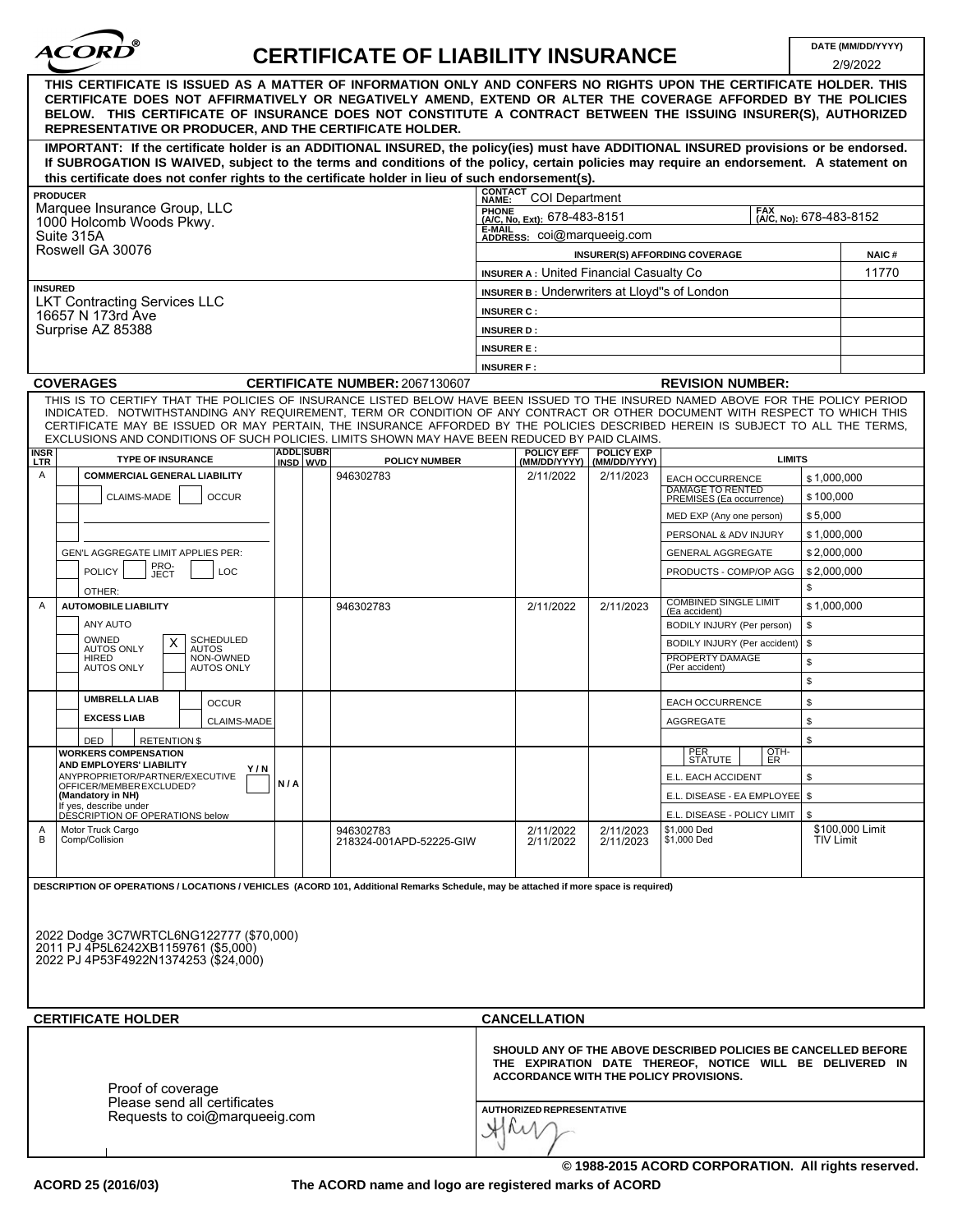▶ Go to www.irs.gov/FormW9 for instructions and the latest information.

|                                                              | 1 Name (as shown on your income tax return). Name is required on this line; do not leave this line blank.                                                                                                                                                                                                                                                                                                                                                                                                                                                                                                                                                                                                                                                                                                                                                                                                                                                                                                                                   |                                                                   |                                                         |                        |                                       |                                                                                                                                                                                                                              |   |   |   |   |  |
|--------------------------------------------------------------|---------------------------------------------------------------------------------------------------------------------------------------------------------------------------------------------------------------------------------------------------------------------------------------------------------------------------------------------------------------------------------------------------------------------------------------------------------------------------------------------------------------------------------------------------------------------------------------------------------------------------------------------------------------------------------------------------------------------------------------------------------------------------------------------------------------------------------------------------------------------------------------------------------------------------------------------------------------------------------------------------------------------------------------------|-------------------------------------------------------------------|---------------------------------------------------------|------------------------|---------------------------------------|------------------------------------------------------------------------------------------------------------------------------------------------------------------------------------------------------------------------------|---|---|---|---|--|
|                                                              | <b>LKT Contracting Services LLC</b>                                                                                                                                                                                                                                                                                                                                                                                                                                                                                                                                                                                                                                                                                                                                                                                                                                                                                                                                                                                                         |                                                                   |                                                         |                        |                                       |                                                                                                                                                                                                                              |   |   |   |   |  |
|                                                              | 2 Business name/disregarded entity name, if different from above                                                                                                                                                                                                                                                                                                                                                                                                                                                                                                                                                                                                                                                                                                                                                                                                                                                                                                                                                                            |                                                                   |                                                         |                        |                                       |                                                                                                                                                                                                                              |   |   |   |   |  |
| က<br>Specific Instructions on page<br>Print or type.<br>See: | 3 Check appropriate box for federal tax classification of the person whose name is entered on line 1. Check only one of the<br>following seven boxes.<br>C Corporation<br>$\Box$ S Corporation<br>Individual/sole proprietor or<br>$\vert \sqrt{} \vert$<br>single-member LLC<br>Limited liability company. Enter the tax classification (C=C corporation, S=S corporation, P=Partnership) ▶<br>Note: Check the appropriate box in the line above for the tax classification of the single-member owner. Do not check<br>LLC if the LLC is classified as a single-member LLC that is disregarded from the owner unless the owner of the LLC is<br>another LLC that is not disregarded from the owner for U.S. federal tax purposes. Otherwise, a single-member LLC that<br>is disregarded from the owner should check the appropriate box for the tax classification of its owner.<br>Other (see instructions) ▶<br>5 Address (number, street, and apt. or suite no.) See instructions.<br>16657 N 173rd Ave<br>6 City, state, and ZIP code | Partnership                                                       | Trust/estate<br>Requester's name and address (optional) |                        | code (if any)                         | 4 Exemptions (codes apply only to<br>certain entities, not individuals; see<br>instructions on page 3):<br>Exempt payee code (if any)<br>Exemption from FATCA reporting<br>(Applies to accounts maintained outside the U.S.) |   |   |   |   |  |
|                                                              | Surprise, AZ 85388                                                                                                                                                                                                                                                                                                                                                                                                                                                                                                                                                                                                                                                                                                                                                                                                                                                                                                                                                                                                                          |                                                                   |                                                         |                        |                                       |                                                                                                                                                                                                                              |   |   |   |   |  |
|                                                              | 7 List account number(s) here (optional)                                                                                                                                                                                                                                                                                                                                                                                                                                                                                                                                                                                                                                                                                                                                                                                                                                                                                                                                                                                                    |                                                                   |                                                         |                        |                                       |                                                                                                                                                                                                                              |   |   |   |   |  |
|                                                              |                                                                                                                                                                                                                                                                                                                                                                                                                                                                                                                                                                                                                                                                                                                                                                                                                                                                                                                                                                                                                                             |                                                                   |                                                         |                        |                                       |                                                                                                                                                                                                                              |   |   |   |   |  |
| Part I                                                       | <b>Taxpayer Identification Number (TIN)</b>                                                                                                                                                                                                                                                                                                                                                                                                                                                                                                                                                                                                                                                                                                                                                                                                                                                                                                                                                                                                 |                                                                   |                                                         |                        |                                       |                                                                                                                                                                                                                              |   |   |   |   |  |
|                                                              | Enter your TIN in the appropriate box. The TIN provided must match the name given on line 1 to avoid                                                                                                                                                                                                                                                                                                                                                                                                                                                                                                                                                                                                                                                                                                                                                                                                                                                                                                                                        |                                                                   |                                                         | Social security number |                                       |                                                                                                                                                                                                                              |   |   |   |   |  |
|                                                              | backup withholding. For individuals, this is generally your social security number (SSN). However, for a                                                                                                                                                                                                                                                                                                                                                                                                                                                                                                                                                                                                                                                                                                                                                                                                                                                                                                                                    |                                                                   |                                                         |                        |                                       |                                                                                                                                                                                                                              |   |   |   |   |  |
|                                                              | resident alien, sole proprietor, or disregarded entity, see the instructions for Part I, later. For other<br>entities, it is your employer identification number (EIN). If you do not have a number, see How to get a                                                                                                                                                                                                                                                                                                                                                                                                                                                                                                                                                                                                                                                                                                                                                                                                                       |                                                                   |                                                         |                        |                                       |                                                                                                                                                                                                                              |   |   |   |   |  |
| TIN, later.                                                  |                                                                                                                                                                                                                                                                                                                                                                                                                                                                                                                                                                                                                                                                                                                                                                                                                                                                                                                                                                                                                                             |                                                                   | or                                                      |                        |                                       |                                                                                                                                                                                                                              |   |   |   |   |  |
|                                                              | Note: If the account is in more than one name, see the instructions for line 1. Also see What Name and                                                                                                                                                                                                                                                                                                                                                                                                                                                                                                                                                                                                                                                                                                                                                                                                                                                                                                                                      |                                                                   |                                                         |                        | <b>Employer identification number</b> |                                                                                                                                                                                                                              |   |   |   |   |  |
|                                                              | Number To Give the Requester for quidelines on whose number to enter.                                                                                                                                                                                                                                                                                                                                                                                                                                                                                                                                                                                                                                                                                                                                                                                                                                                                                                                                                                       |                                                                   |                                                         |                        |                                       |                                                                                                                                                                                                                              |   |   |   |   |  |
|                                                              |                                                                                                                                                                                                                                                                                                                                                                                                                                                                                                                                                                                                                                                                                                                                                                                                                                                                                                                                                                                                                                             |                                                                   | 8                                                       | 5                      | 4                                     | 3<br>1                                                                                                                                                                                                                       | 0 | 6 | 9 | 2 |  |
| Part II                                                      | <b>Certification</b>                                                                                                                                                                                                                                                                                                                                                                                                                                                                                                                                                                                                                                                                                                                                                                                                                                                                                                                                                                                                                        |                                                                   |                                                         |                        |                                       |                                                                                                                                                                                                                              |   |   |   |   |  |
|                                                              | Under penalties of perjury, I certify that:                                                                                                                                                                                                                                                                                                                                                                                                                                                                                                                                                                                                                                                                                                                                                                                                                                                                                                                                                                                                 |                                                                   |                                                         |                        |                                       |                                                                                                                                                                                                                              |   |   |   |   |  |
|                                                              | 1. The number shown on this form is my correct taxpayer identification number (or I am waiting for a number to be issued to me); and<br>2. I am not subject to backup withholding because: (a) I am exempt from backup withholding, or (b) I have not been notified by the Internal Revenue<br>Service (IRS) that I am subject to backup withholding as a result of a failure to report all interest or dividends, or (c) the IRS has notified me that I am<br>no longer subject to backup withholding; and                                                                                                                                                                                                                                                                                                                                                                                                                                                                                                                                 |                                                                   |                                                         |                        |                                       |                                                                                                                                                                                                                              |   |   |   |   |  |
|                                                              | 3. I am a U.S. citizen or other U.S. person (defined below); and                                                                                                                                                                                                                                                                                                                                                                                                                                                                                                                                                                                                                                                                                                                                                                                                                                                                                                                                                                            |                                                                   |                                                         |                        |                                       |                                                                                                                                                                                                                              |   |   |   |   |  |
|                                                              | 4. The FATCA code(s) entered on this form (if any) indicating that I am exempt from FATCA reporting is correct.                                                                                                                                                                                                                                                                                                                                                                                                                                                                                                                                                                                                                                                                                                                                                                                                                                                                                                                             |                                                                   |                                                         |                        |                                       |                                                                                                                                                                                                                              |   |   |   |   |  |
|                                                              | Certification instructions. You must cross out item 2 above if you have been notified by the IRS that you are currently subject to backup withholding because<br>you have failed to report all interest and dividends on your tax return. For real estate transactions, item 2 does not apply. For mortgage interest paid,<br>acquisition or abandonment of secured property, cancellation of debt, contributions to an individual retirement arrangement (IRA), and generally, payments<br>other than interest and dividends, you are not required to sign the certification, but you must provide your correct TIN. See the instructions for Part II, later.                                                                                                                                                                                                                                                                                                                                                                              |                                                                   |                                                         |                        |                                       |                                                                                                                                                                                                                              |   |   |   |   |  |
| <b>Sign</b><br>Here                                          | Signature of<br>nomis<br>U.S. person ▶                                                                                                                                                                                                                                                                                                                                                                                                                                                                                                                                                                                                                                                                                                                                                                                                                                                                                                                                                                                                      | Date $\blacktriangleright$                                        |                                                         | 2/11/2021              |                                       |                                                                                                                                                                                                                              |   |   |   |   |  |
|                                                              | <b>General Instructions</b><br>funde)                                                                                                                                                                                                                                                                                                                                                                                                                                                                                                                                                                                                                                                                                                                                                                                                                                                                                                                                                                                                       | . Form 1099-DIV (dividends, including those from stocks or mutual |                                                         |                        |                                       |                                                                                                                                                                                                                              |   |   |   |   |  |

#### **Part II Certification**

- 1. The number shown on this form is my correct taxpayer identification number (or I am waiting for a number to be issued to me); and
- 2. I am not subject to backup withholding because: (a) I am exempt from backup withholding, or (b) I have not been notified by the Internal Revenue Service (IRS) that I am subject to backup withholding as a result of a failure to report all interest or dividends, or (c) the IRS has notified me that I am no longer subject to backup withholding; and
- 3. I am a U.S. citizen or other U.S. person (defined below); and
- 4. The FATCA code(s) entered on this form (if any) indicating that I am exempt from FATCA reporting is correct.

| Sigr<br><b>Here</b> | Signature of<br>U.S<br>nerson<br>__ | $\sqrt{2}$<br>$\mathbf{v}$<br><b>MA</b> | л<br>и | Date | . J 4<br>- |
|---------------------|-------------------------------------|-----------------------------------------|--------|------|------------|

### **General Instructions**

Section references are to the Internal Revenue Code unless otherwise noted.

**Future developments**. For the latest information about developments related to Form W-9 and its instructions, such as legislation enacted after they were published, go to www.irs.gov/FormW9.

### **Purpose of Form**

An individual or entity (Form W-9 requester) who is required to file an information return with the IRS must obtain your correct taxpayer identification number (TIN) which may be your social security number (SSN), individual taxpayer identification number (ITIN), adoption taxpayer identification number (ATIN), or employer identification number (EIN), to report on an information return the amount paid to you, or other amount reportable on an information return. Examples of information returns include, but are not limited to, the following.

• Form 1099-INT (interest earned or paid)

• Form 1099-DIV (dividends, including those from stocks or mutual funds)

- Form 1099-MISC (various types of income, prizes, awards, or gross proceeds)
- Form 1099-B (stock or mutual fund sales and certain other transactions by brokers)
- Form 1099-S (proceeds from real estate transactions)
- Form 1099-K (merchant card and third party network transactions)
- Form 1098 (home mortgage interest), 1098-E (student loan interest),
- 1098-T (tuition)
- Form 1099-C (canceled debt)
- Form 1099-A (acquisition or abandonment of secured property)
- Use Form W-9 only if you are a U.S. person (including a resident alien), to provide your correct TIN.

If you do not return Form W-9 to the requester with a TIN, you might be subject to backup withholding. See What is backup withholding, **later**